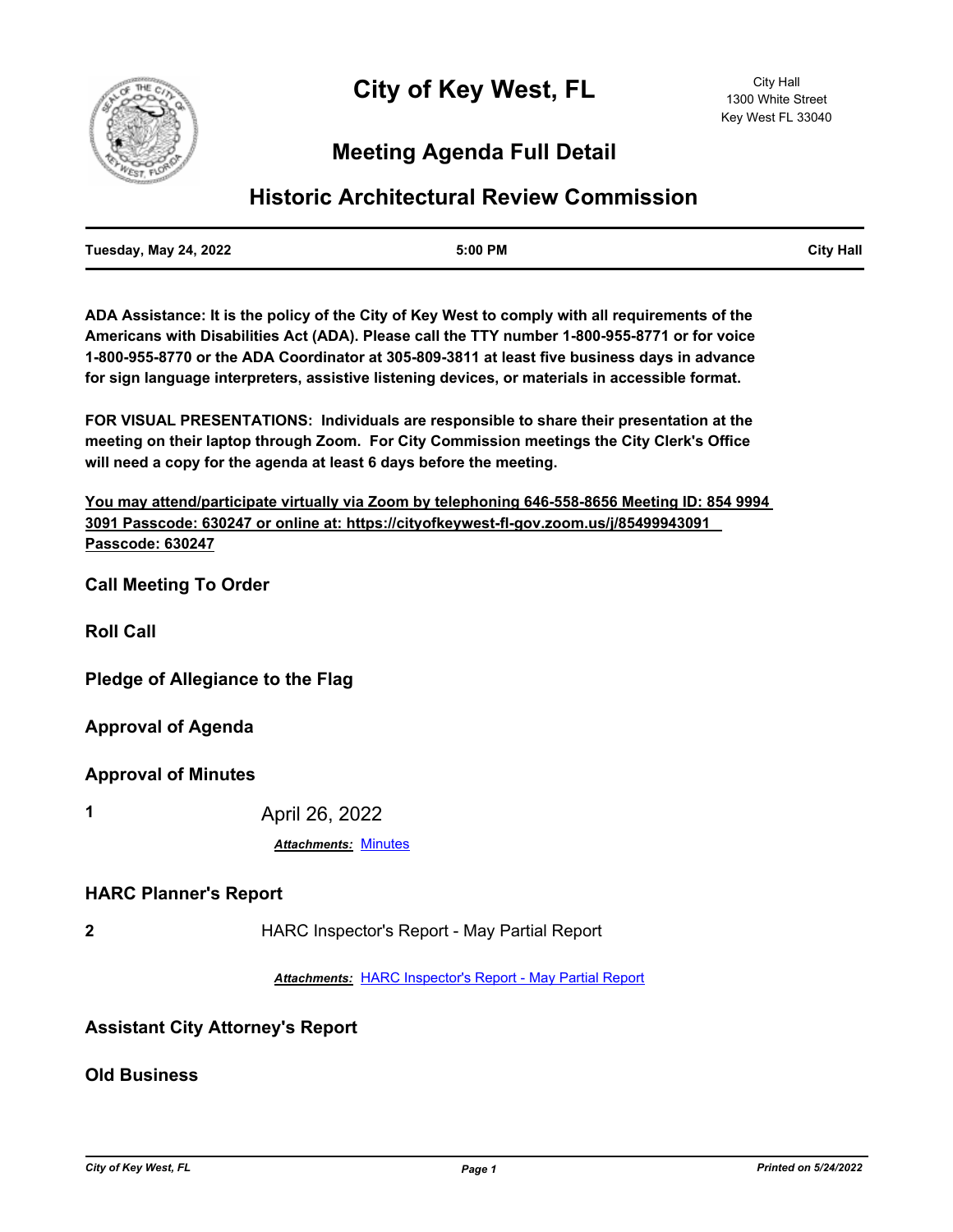| וטוכּכּווווווטט     |                                                                                                                                                              |                                                           |                                                                       |  |
|---------------------|--------------------------------------------------------------------------------------------------------------------------------------------------------------|-----------------------------------------------------------|-----------------------------------------------------------------------|--|
|                     |                                                                                                                                                              |                                                           |                                                                       |  |
| 3                   | <b>Second Reading:</b><br>Partial demolition of rear historic sawtooth roof - #6 Fletchers Lane -                                                            |                                                           |                                                                       |  |
|                     |                                                                                                                                                              |                                                           |                                                                       |  |
|                     |                                                                                                                                                              | Attachments: 6 Fletchers Lane - Demolition - 2nd Reading  |                                                                       |  |
|                     |                                                                                                                                                              | 6 Fletchers Lane - Demolition - April Revised             |                                                                       |  |
|                     |                                                                                                                                                              | 6 Fletchers Lane - Demolition - March                     |                                                                       |  |
|                     |                                                                                                                                                              | 6 Fletchers Lane - Emails                                 |                                                                       |  |
|                     | <b>Legislative History</b>                                                                                                                                   |                                                           |                                                                       |  |
|                     | 3/22/22                                                                                                                                                      | Historic Architectural<br><b>Review Commission</b>        | Postponed                                                             |  |
|                     | 4/26/22                                                                                                                                                      | <b>Historic Architectural</b><br><b>Review Commission</b> | Approved                                                              |  |
| 4                   |                                                                                                                                                              | <b>Second Reading:</b>                                    |                                                                       |  |
|                     | Demolition of non-contributing building at 322 Truman Avenue                                                                                                 |                                                           |                                                                       |  |
|                     | including garage and site elements - #322-324 Truman Avenue -                                                                                                |                                                           |                                                                       |  |
|                     |                                                                                                                                                              | Pope-Scarbrough Architects (H2022-0011)                   |                                                                       |  |
|                     | Attachments: 322-324 Truman Avenue - Demolition - 2nd Reading                                                                                                |                                                           |                                                                       |  |
|                     |                                                                                                                                                              |                                                           | 322-324 Truman Avenue - Demolition - 1st Reading                      |  |
|                     | <u> Legislative History</u>                                                                                                                                  |                                                           |                                                                       |  |
|                     | 4/26/22                                                                                                                                                      | <b>Historic Architectural</b><br><b>Review Commission</b> | Approved                                                              |  |
| <b>New Business</b> |                                                                                                                                                              |                                                           |                                                                       |  |
| 5                   | Frame and install wood siding to enclose first-floor porch on southeast                                                                                      |                                                           |                                                                       |  |
|                     | corner of residence. Install new windows and doors on first and second                                                                                       |                                                           |                                                                       |  |
|                     | floors - #418 United Street - Garcia Jones Building Contractor                                                                                               |                                                           |                                                                       |  |
|                     | (H2022-0014)                                                                                                                                                 |                                                           |                                                                       |  |
|                     |                                                                                                                                                              | <b>Attachments: 418 United Street - Design</b>            |                                                                       |  |
|                     |                                                                                                                                                              | 418 United VS La Te Da - applicant photos                 |                                                                       |  |
| 6                   | Demolition of partial enclosure of first floor-porch on southeast corner of<br>house - #418 United Street - Garcia Jones Building Contractor<br>(H2022-0014) |                                                           |                                                                       |  |
|                     |                                                                                                                                                              | <b>Attachments: 418 United Street - Demolition</b>        |                                                                       |  |
|                     |                                                                                                                                                              | 418 United VS La Te Da - applicant photos                 |                                                                       |  |
| 7                   |                                                                                                                                                              |                                                           | Renovation to historic residence, new rear addition, and new pool and |  |
|                     | (H2022-0015)                                                                                                                                                 |                                                           | deck at rear yard - #1209 Royal Street - T.S. Neal Architects         |  |
|                     |                                                                                                                                                              | Attachments: 1209 Royal Street - Design                   |                                                                       |  |
|                     |                                                                                                                                                              |                                                           |                                                                       |  |